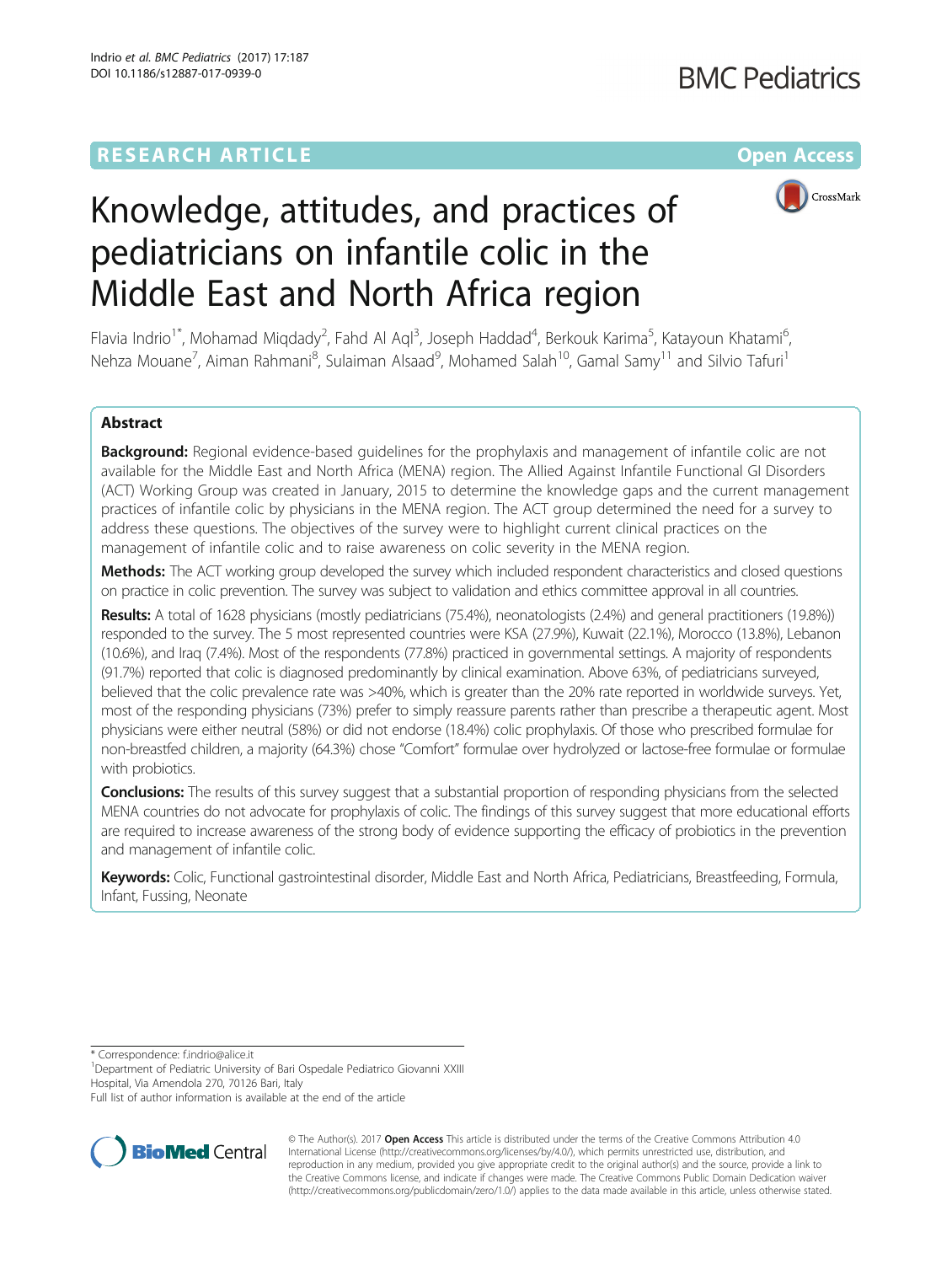# Background

Functional gastrointestinal disorders (FGIDs) are defined as a variable combination of chronic or recurrent gastrointestinal symptoms not explained by organic abnormalities. The exact pathophysiology underlying these disorders is unclear and several factors are thought to be involved in their expression. FGIDs in childhood are age dependent, and the Rome Foundation has established two pediatric committees to identify the criteria for diagnosis of FGIDs: the Infant/Toddler (up to 4 years) Committee and the Child/Adolescent Committee (aged 4–18 years) [[1\]](#page-5-0). During infancy, infantile colic and gastroesophageal reflux are probably the most common FGIDs that lead to referral to a pediatric gastroenterologist [[2](#page-6-0), [3\]](#page-6-0).

Infantile colic, as per the classical Wessel's definition, appears at a very early age in otherwise healthy infants who experience unexplained and inconsolable crying episodes lasting for more than 3 h per day, for 3 or more days per week, and for 3 or more weeks (for at least 1 week in Rome III Criteria). Crying episodes, which usually peak around 6–8 weeks and gradually resolve spontaneously by 3–4 months of age, are accompanied by painful expression, flushing, flexing of the hips, and distended abdomen with flatulence. The precise etiology of colic is still unknown, but food allergy and gut function immaturity and dysmotility are thought to have some causative contribution [\[4](#page-6-0)–[6](#page-6-0)]. Although not considered a serious problem by many pediatricians, infantile colic is the cause of 10–20% of all pediatrician visits in the first 4 months of life, and can lead to excessive parental anxiety, exhaustion, and stress [[7\]](#page-6-0). Although a wide range of infant colic prevalence (2–73%) has been reported, experts generally agree on a 20% prevalence rate worldwide [[7\]](#page-6-0). Furthermore, there is evidence of intestinal neutrophilic infiltration and different microbiota in colicky infants compared with non-colicky infants, resulting in low-grade intestinal inflammation that may lead to gastrointestinal disorders reported later in life [\[8](#page-6-0)–[10\]](#page-6-0).

Although the diagnostic criteria for infantile colic are clearly stated in the Rome III Criteria [[1](#page-5-0)], one standard criteria has not been universally accepted for the management of diagnosis and therapy. Currently, parents and pediatricians use several therapeutic approaches such as reassurance of parents, use of partially hydrolyzed protein formula, use of low-lactose formula, change of infant formula, interruption of breastfeeding, and use of herbal or other naturalistic products. Frequently these options, which are not all evidence based, can be dangerous and may have side-effects. Moreover, they are not effective and reassurance may not be enough for anxious parents who may seek a second opinion from other physicians, family members, or online advice.

There is growing evidence that infantile colic may be associated with a different pattern of intestinal microbiota compared with healthy controls [\[11](#page-6-0)]. Molecular methods to evaluate the gastrointestinal flora colonization patterns in infants with colic have identified an increase in intestinal coliform bacteria, particularly Escherichia coli [\[12\]](#page-6-0). Phylogenetic microarray analysis determined that colicky infants displayed lower microbiota diversity and stability than control infants [\[13](#page-6-0)]. Furthermore, infants with colic presented with more than double the level of proteobacteria, but reduced levels of bifidobacteria and lactobacilli [\[13](#page-6-0)]. A separate study suggests that administration of bifidobacteria and lactobacilli appears to protect against crying and fussing [[14\]](#page-6-0). Consistent with this growing body of evidence, probiotics are rapidly emerging as a valuable therapeutic option that confer health benefits in the treatment and prevention of infantile colic [[15](#page-6-0)]. Probiotics colonize the bowel, where they function to strengthen mucosal barriers, prevent other bacterial colonization, inhibit intestinal inflammation, and regulate the development of infant gut microbiota [[16, 17\]](#page-6-0).

To date, no investigation into the incidence and management of infantile colic in the Middle East and North Africa (MENA) region have been performed. The aim of this paper is to determine the perceived regional incidence of colic and to assess the main diagnostic and therapeutic procedures used for this condition. A secondary aim of the paper is to assess the perceived value of probiotics in the management of infantile colic.

## Methods

#### Survey design

An anonymous questionnaire survey (see Additional file [1:](#page-5-0) Appendix) was developed by a working group of pediatrician experts with reference to existing research literature. The working group comprised regional experts from representative countries across the MENA region including Egypt, Kingdom of Saudi Arabia, Kuwait, Lebanon, Morocco and the United Arab Emirates. International experts from Italy consulted on the design of the survey. The Nestlé Nutrition Institute Middle East also collaborated with this initiative during a meeting in Dubai in January 2015.

The survey was structured into 15 items on diagnosis and treatment of infantile colic:

- 1. Specialty of the enrolled physician
- 2. Setting where the interviewee worked (government or private facility; clinical/hospital/other)
- 3. Country
- 4. City
- 5. Gender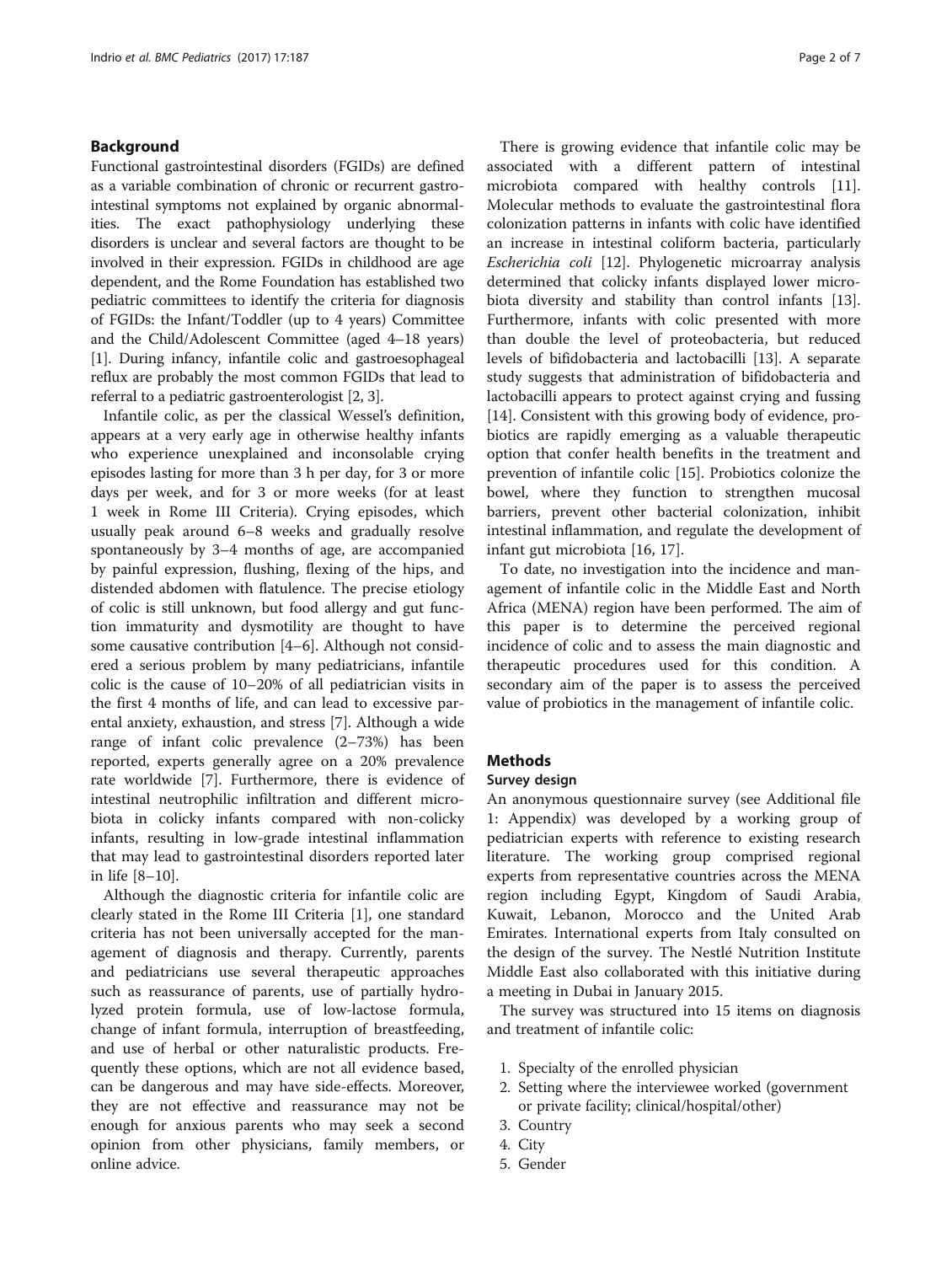- 6. Age group (<40 years; 40–50 years; 51–60 years; >60 years)
- 7. Full-time/part-time worker
- 8. The percentage of infants with gastrointestinal complaints among infants aged 0–4 months
- 9. The percentage of infants (0–4 months of age) who suffered from colic
- 10.Risk factors for infantile colic (male gender, prematurity, formula feeding, first born baby, family distress)
- 11.The symptoms most frequently associated with infantile colic
- 12.The tools used by the physician to diagnose colic
- 13.The attitude of parents when the physician seek their advice
- 14.The treatment measure considered by the enrolled physician, and when it was deemed necessary to change the formula (e.g. to prescribe 'Comfort' formula, formula with probiotics, hydrolyzed formula, or lactose-free formula)
- 15.The perception of prophylaxis against infantile colic.

In question 14, 'Comfort' formula indicates a partially hydrolyzed protein, low in or free from lactose and containing a modified fat blend. 'Hydrolyzed formula' indicates hydrolyzed protein containing formula.

The survey was completed by pediatricians, general physicians, and neonatologists predominantly in the Kingdom of Saudi Arabia (KSA), Kuwait, Morocco, Lebanon, Iraq, Algeria, Egypt, Iran, United Arab Emirates (UAE), Jordan, Palestine, and Oman. Because the number of participants from Jordan, Oman, and Palestine was less than 20, in the results they were grouped as 'other'.

#### Blinding and statistical analysis

The questionnaire was validated by a group of 15 pediatricians. When consensus was reached, the authors distributed the questionnaire to 1800 practicing healthcare professionals to attendees of national and regional general pediatric meetings in participating countries from the MENA region. The questionnaires were completed by 1628 physicians anonymously. Convenience sampling was employed to collect data. To preserve blinding, only personnel exclusively designated for recording data evaluated the responses. Blinded data (entered by two different people) were entered into a Google Drive platform database and analyzed with the STATA MP11 statistical software. Results were described as percentages with 95% confidence intervals (CIs), where appropriate. The authors met in January 2015 to discuss the data and to reach a consensus on the knowledge base and practice trends towards infant colic in the MENA region.

A total of 1628 doctors (57.6% male, 42.4% female) completed the questionnaire, of which  $75.4\%$  ( $n = 1227$ ) were pediatricians, 19.8% ( $n = 323$ ) were general practitioners, 2.4% ( $n = 39$ ) were neonatologist, and 2.4% ( $n = 3.9$ ) were other healthcare workers. A total of 77.8%  $(n = 1266)$  worked in a government facility and 22.2%  $(n = 362)$  worked in a private facility; 67.6%  $(n = 1101)$ were employed in a hospital and the remaining in a clinical setting. A total of 89.9% ( $n = 1463$ ) worked full time. Distribution of enrolled people per country is reported in Table 1.

Figure [1](#page-3-0) shows the perception of enrolled pediatricians on the prevalence of common conditions of intestinal sensitivity. All healthcare professionals reported similar perception of prevalence rates for colic and other gastrointestinal complaints. More than 63% of physicians across all countries, represented in this survey, believed that the colic prevalence rate in infants below the age of 4 months was higher than 40%, which is consistent with the rate of all other gastrointestinal complaints.

The estimated prevalence of gastrointestinal conditions and colic in infants for each country is reported in Table [2](#page-3-0). These results reveal that although pediatricians in Algeria and Egypt tend to perceive different numerical trends for gastrointestinal conditions and colic prevalence rates, most of the pediatricians in the other countries felt that gastrointestinal conditions and colic prevalence closely mimicked each other. Prevalence of gastrointestinal complaints and infantile colic was numerically lower in infants from Iran and higher in infants from Algeria (Table [2\)](#page-3-0).

A total of 37% ( $n = 604$ ; 95% CI 34.7–39.4) of enrolled pediatricians stated that formula feeding was the most important risk factor for infantile colic, and 29.3% of enrolled pediatricians ( $n = 476$ ; 95% CI 27-31.4) indicated prematurity as a major determinant. Almost a quarter of pediatricians (23.4%; n = 381; 95% CI 21.3–25.5)

|  |  | Table 1 Distribution of enrolled physicians per country |  |  |  |  |
|--|--|---------------------------------------------------------|--|--|--|--|
|--|--|---------------------------------------------------------|--|--|--|--|

| Country    | n    | $\%$  |
|------------|------|-------|
| <b>KSA</b> | 455  | 27,9  |
| Kuwait     | 360  | 22,1  |
| Morocco    | 224  | 13,8  |
| Lebanon    | 172  | 10,6  |
| Iraq       | 120  | 7,4   |
| Algeria    | 88   | 5,4   |
| Iran       | 66   | 4,1   |
| Egypt      | 68   | 4,2   |
| UAE        | 40   | 2,5   |
| Other      | 35   | 2,1   |
| Total      | 1628 | 100,0 |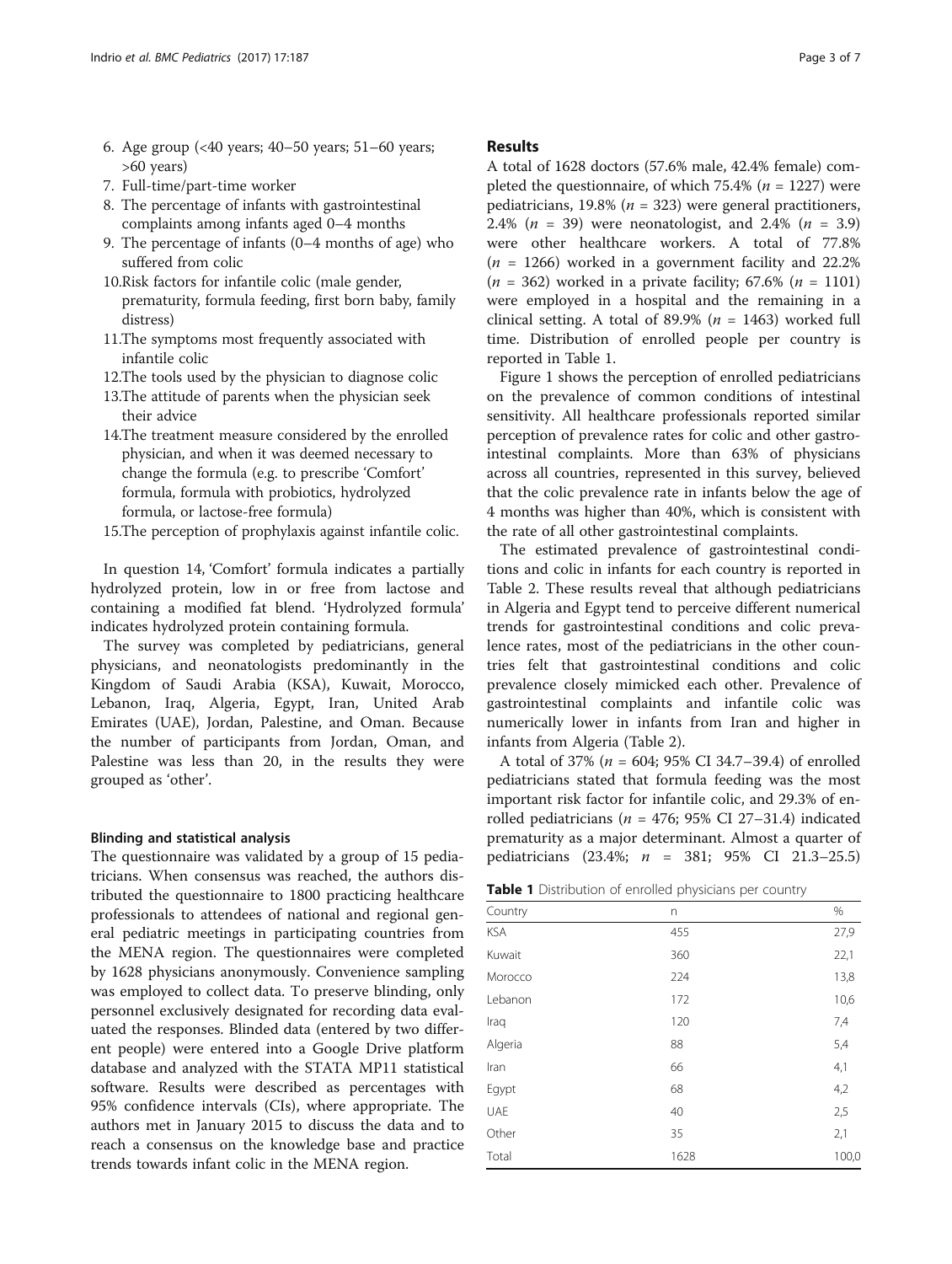considered male gender to be the main risk factor; 6.4%  $(n = 104; 95\% \text{ CI } 5.2-7.6)$  believed being the first-born baby was a risk factor, and 3.9% ( $n = 64$ ; 95% CI 3–4.9) reported family distress as a risk factor. A very low percentage of interviewed pediatricians from Algeria (7.9%) indicated male gender as a risk factor, whereas only 12.1% of pediatricians from Iran indicated prematurity as a risk factor. Pediatricians from Algeria (10.2%) and Iran (13.6%) also seemed more likely to consider family distress as a risk factor.

The symptoms more frequently associated with infantile colic were abdominal distension ( $n = 1093$ ; 67.1; 95% CI 64.5–69.4), feeding disorders ( $n = 856$ ; 52.6%; 95% CI 50.1–55.0), sleeping disorders (n = 894; 54.9%; 95% CI 52.5–57.3), and abnormal stool consistency ( $n = 618$ ; 38%; 95% CI 35.6–40.3).

Table 2 Estimated prevalence of gastrointestinal complaints and colic among subjects 1–4 years old, per country

| Country    | $< 20\%$ |      | 20-40% |      | 40-60% |      | 60-80% |      | $>80\%$ |      |
|------------|----------|------|--------|------|--------|------|--------|------|---------|------|
|            | GIC      | IС   | GIC    | IC   | GIC    | IC   | GIC    | IC   | GIC     | IC   |
| Algeria    | 5,7      | 6,8  | 14,8   | 14,8 | 47,7   | 29,5 | 25,0   | 33,0 | 6,8     | 15,9 |
| Egypt      | 10,3     | 1,5  | 30,9   | 25,0 | 33,8   | 30,9 | 20,6   | 23,5 | 4,4     | 19,1 |
| Iran       | 24,2     | 19,7 | 34,8   | 39,4 | 25,8   | 28,8 | 12,1   | 9,1  | 3,0     | 3,0  |
| Iraq       | 6,7      | 5,8  | 27,5   | 30,8 | 40,0   | 30,0 | 19,2   | 23,3 | 6,7     | 10,0 |
| KSA        | 15,2     | 9,7  | 29,5   | 30,5 | 34,5   | 37,4 | 17,6   | 18,0 | 3,3     | 4,4  |
| Kuwait     | 4,2      | 3,9  | 19,2   | 29,7 | 45,8   | 41,7 | 26,4   | 21.4 | 4,4     | 3,3  |
| Lebanon    | 8,7      | 7,0  | 35,5   | 36,0 | 39,5   | 35,5 | 13,4   | 16.9 | 2,9     | 4,7  |
| Morocco    | 6,7      | 6,3  | 24,1   | 22,8 | 34,8   | 37,5 | 29,5   | 27,7 | 4,9     | 5,8  |
| <b>UAE</b> | 15,0     | 15,0 | 15,0   | 25,0 | 52,5   | 35,0 | 7,5    | 17,5 | 10,0    | 7,5  |
| Other      | 17,1     | 17,1 | 28,6   | 25,7 | 31,4   | 37,1 | 11.4   | 8,6  | 11.4    | 11,4 |
| Total      | 10,0     | 7,6  | 26,0   | 28,9 | 38,7   | 36,5 | 20,8   | 20,8 | 4,5     | 6,2  |
|            |          |      |        |      |        |      |        |      |         |      |

GIC gastrointestinal complaint; IC infantile colic

A total of 91.7% ( $n = 1493$ ; 95% CI 90.4–93) of interviewed physicians stated that their diagnosis was based on clinical evaluation; only  $4.1\%$  ( $n = 67$ ; 95% CI 3.1-5.1) reported the use of stool test and a small number of doctors used blood tests (2.5%;  $n = 40$ ; 95% CI 1.7–3.2) or radiological imaging  $(1.7\%; n = 27; 95\% \text{ CI } 1.0-2.3)$ .

According to 68.2% of respondents ( $n = 1111$ ; 95% CI 66–70.5), parents usually changed formula before seeking advice from a pediatrician;  $25.4\%$  ( $n = 414$ ; 95% CI 23.3–27.5) reported that parents used herbal treatment; 3.4% (n = 55; 95% CI 2.5–4.3) stopped breastfeeding; 2.2% ( $n = 35$ ; 95% CI 1.4–2.8) used probiotics; and 0.8%  $(n = 13; 95\% \text{ CI } 0.4-1.2)$  used cautery. The attitude in changing formula was unusual for Egyptian (27.9%) and Iranian (39.4%) pediatricians. According to interviews from these countries, parents were more like to use herbal treatments (69.1% for Egyptian and 54.5% for Iranian parents) than other treatment options.

The majority of interviewed pediatricians (72.8%;  $n = 1182$ ; 95% CI 70.4–74.8) reported reassuring parents as part of standard treatment in cases of infantile colic; 14.3% (n = 233; 95% CI 12.6–16) considered changing formula, 4.8% (n = 79; 95% CI 3.8–5.9) considered herbal treatment, 4.5% ( $n = 73$ ; 95% CI 3.5-5.5) considered probiotics, and 3.8% ( $n = 61$ ; 95% CI 2.8-4.7) considered simethicone. Changing formula was more frequent among pediatricians from KSA (22.2%) and Kuwait (20.3%).

Table 3 shows the attitudes of pediatricians in changing formula, when appropriate, for a non-breastfed baby. Pediatricians from Iran (40.9%) were less likely to prescribe 'comfort' formula and preferred hydrolyzed formula (25.8%). Pediatricians from Egypt (25%) and Iran (12.1%) were most inclined to prescribe lactose-free formula. Only 23.4% (n = 384; 95% CI 21.5–25.6) endorsed the concept of prophylaxis against infantile colic whereas  $18.4\%$  ( $n = 300$ ;  $95\%$  CI 16.5–20.3) did not, and 58% (n = 944; 95% CI 55.6–60.4) stated they had no opinion.

# **Discussion**

The pathogenesis underlying FGID of the infant remains elusive, and no evidence-based form of therapy has been

Table 3 Distribution of enrolled pediatricians by

recommendation of when formula must be changed for a nonbreastfed baby

| Recommendation          | n    | $\%$ | 95% CI        |  |
|-------------------------|------|------|---------------|--|
| 'Comfort' formula       | 1047 | 64.3 | $62 - 66.6$   |  |
| Formula with probiotics | 261  | 16   | $14.2 - 17.8$ |  |
| Hydrolyzed formula      | 198  | 12.2 | $10.6 - 13.8$ |  |
| Lactose-free formulas   | 109  | 6.7  | $5.5 - 7.9$   |  |
| Other                   | 13   | 0.8  | $0.4 - 1.2$   |  |
| Total                   | 1628 | 100  |               |  |

<span id="page-3-0"></span>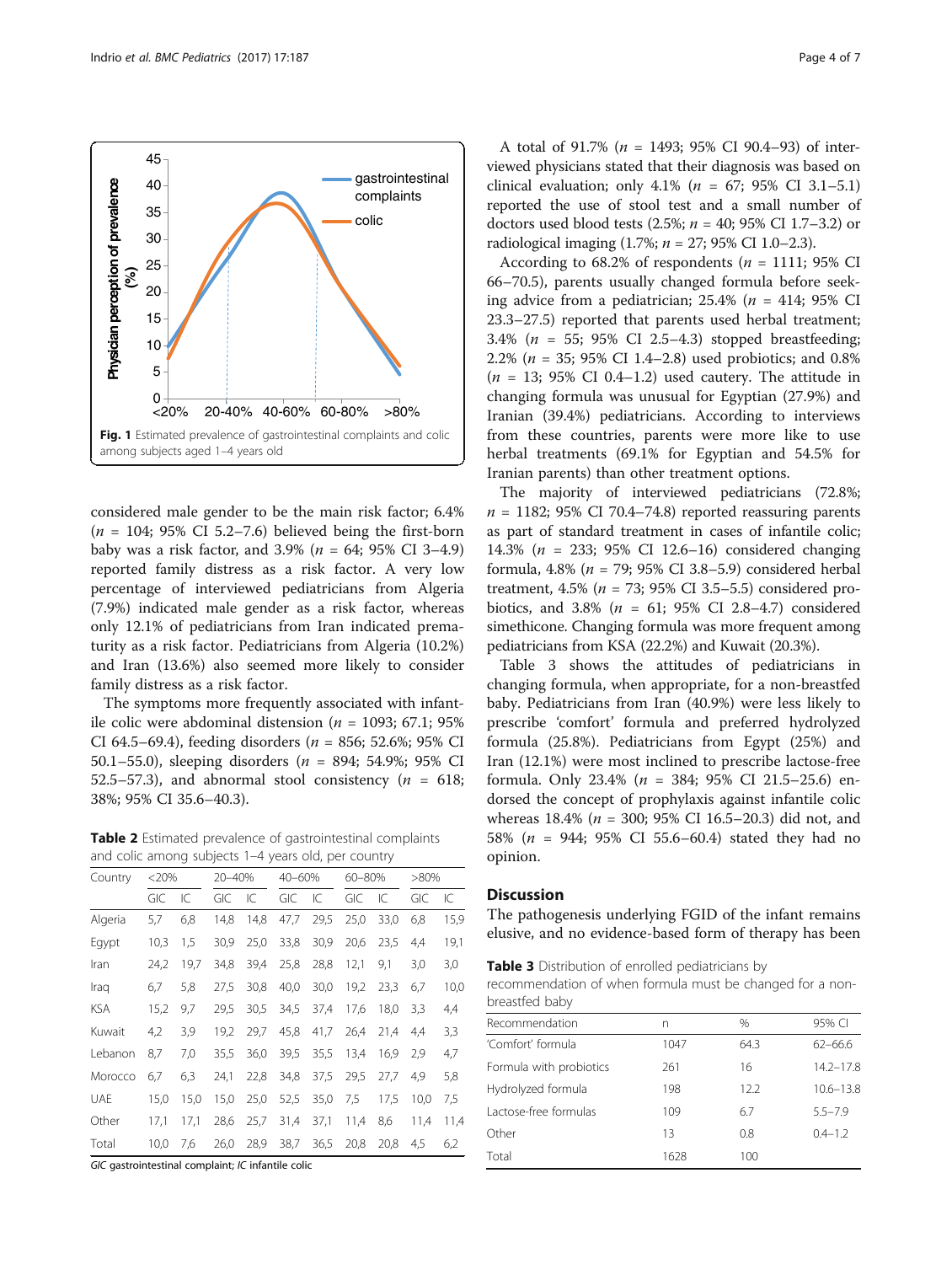widely adopted thus far. Parental education, reassurance, and anticipatory guidance are still recommended as first-line approaches in the management of FGID in infants, and medications are usually not indicated. The prevalence of FGIDs, specifically infantile colic, in the MENA region appears to be much higher than the 20% rate reported in worldwide surveys [\[7](#page-6-0)]. These data confirm reports in the literature that this increase in rate is not related to race, social, or cultural differences [\[7](#page-6-0)]. The diagnosis was performed in most cases using the clinical definition from the Rome III Criteria. The associated symptoms reported were feeding difficulties associated with abdominal distension and sleeping disorders [[18\]](#page-6-0). These symptoms are the same as those reported in literature in other parts of the world [[4, 5\]](#page-6-0).

This is the first survey on pediatrician and general practitioner knowledge of and attitude towards infantile colic in the MENA region. Although a significant number of papers on infantile colic have been published for more than 45 years, there is no adequate consensus on the most efficient way to treat these patients and, generally, the interventions are selected based on experience rather than on evidence. Evidence-based analysis using traditional approaches and single meta-analysis have demonstrated conflicting results when the different therapeutic options for colic have been evaluated [[15, 19](#page-6-0)–[23](#page-6-0)].

Although the increased rates of colic reported by pediatricians were largely acknowledged to be closely relate to gastrointestinal complaints, very few pediatricians advocated gastrointestinal remedies. The predominant approach used by pediatricians is parental reassurance. Although this is consistent with worldwide practices [[24\]](#page-6-0), given the higher than norm prevalence and the predominant tendency of parents in this region to either change formula or try ineffective herbal medications, most pediatricians did not seem to be counseling parents towards more corrective measures, such as probiotics. The high rate of physicians reporting a neutral attitude towards infantile colic prophylaxis reflect this lack of urgency.

The persistent crying and discomfort suffered by infants may adversely affect the quality of life of parents, with reports of increased maternal depression and a general deterioration of parents' psychological status [\[25](#page-6-0)]. Considering the favorable clinical course of infantile colic, conservative treatments strategies, such as avoiding overfeeding, should be adopted in the appropriate clinical setting. Non-analgesic, non-nutritive soothing maneuvers, such as rhythmic rocking and patting 2–3 times per second in a quiet environment, may temporarily soothe a baby who may resume crying when placed in their cot. Rhythmic motion is a common maneuver that does not eliminate pain but may stop crying (e.g. a

car ride); however, although this has diagnostic and therapeutic value, it should not be overdone. Other harmful practices like cautery, which is still prevalent in some countries, must be stopped. A study of 150 ageand gender-matched infants in Saudi Arabia revealed that 14% of these infants underwent cautery, performed by a traditional healer, because of excessive crying [\[26](#page-6-0)]. Assessments should measure parents' coping skills and anxiety level to prevent potential child abuse in the form of shaking baby syndrome. Management consists of helping parents cope, and any measure that parents perceive as helpful is worth continuing provided it does not cause harm.

The most frequent parental responses to colic management are to change the infant formula (68%) prematurely and to stop breastfeeding (3%). Major changes in feeding can result in changes in the microbiota, which may eventually disrupt the balance of inflammation in the intestinal mucosa. This practice should be avoided as much as possible. Other therapies investigated for the treatment of infantile colic are simethicone, cimetropium bromide, dicycloverine, trimebutine, and proton pump inhibitors. However, very few have shown clinically meaningful benefit [[24](#page-6-0)]. An alternative to completely switching diets is to temporarily add formula containing probiotics to the baby's existing diet to help normalize the gut microbiota while maintaining consistency in nutrition.

In the past 5 years, this novel therapeutic approach has been increasingly used by pediatricians. The use of certain probiotics in the treatment of colic relies on several factors [[15, 19](#page-6-0)–[22](#page-6-0), [27](#page-6-0)–[39](#page-6-0)]. The enteric microbiota can influence gut motility, visceral sensitivity, abnormal brain–gut interaction, and immune responses [\[2, 8, 9](#page-6-0), [40](#page-6-0)–[43\]](#page-6-0). These factors have all been suggested as crucial for the development of FGIDs, and the manipulation of microbiota through pre/probiotic supplementation is an important and expanding field in the prevention and management of these diseases [\[20](#page-6-0), [22, 24](#page-6-0), [30](#page-6-0)–[34, 38, 44](#page-6-0), [45](#page-6-0)]. To date, two high-quality meta-analyses are available in the management of infantile colic by means of probiotics, and Lactobacillus reuteri, which is found in breast milk, seems to be an effective treatment for crying in exclusively breastfed infants with colic [\[15, 39\]](#page-6-0). An improvement in gut function, motility, and visceral pain has been suggested as a few of the benefits of *Lactobacillus reuteri* administration. Reduced levels of E. coli were also observed, leading some to speculate that the improvement in colic symptoms could be partly due to changes in fecal microbiota [[11\]](#page-6-0). Although parental reassurance should still be the primary treatment measure for infantile colic, the growing robust evidence on the effectiveness of supplemental probiotics in this condition should be considered to provide adjuvant therapeutic relief to these infants.

It is important to note that not all probiotics can be used for this indication. In the MENA region, probiotics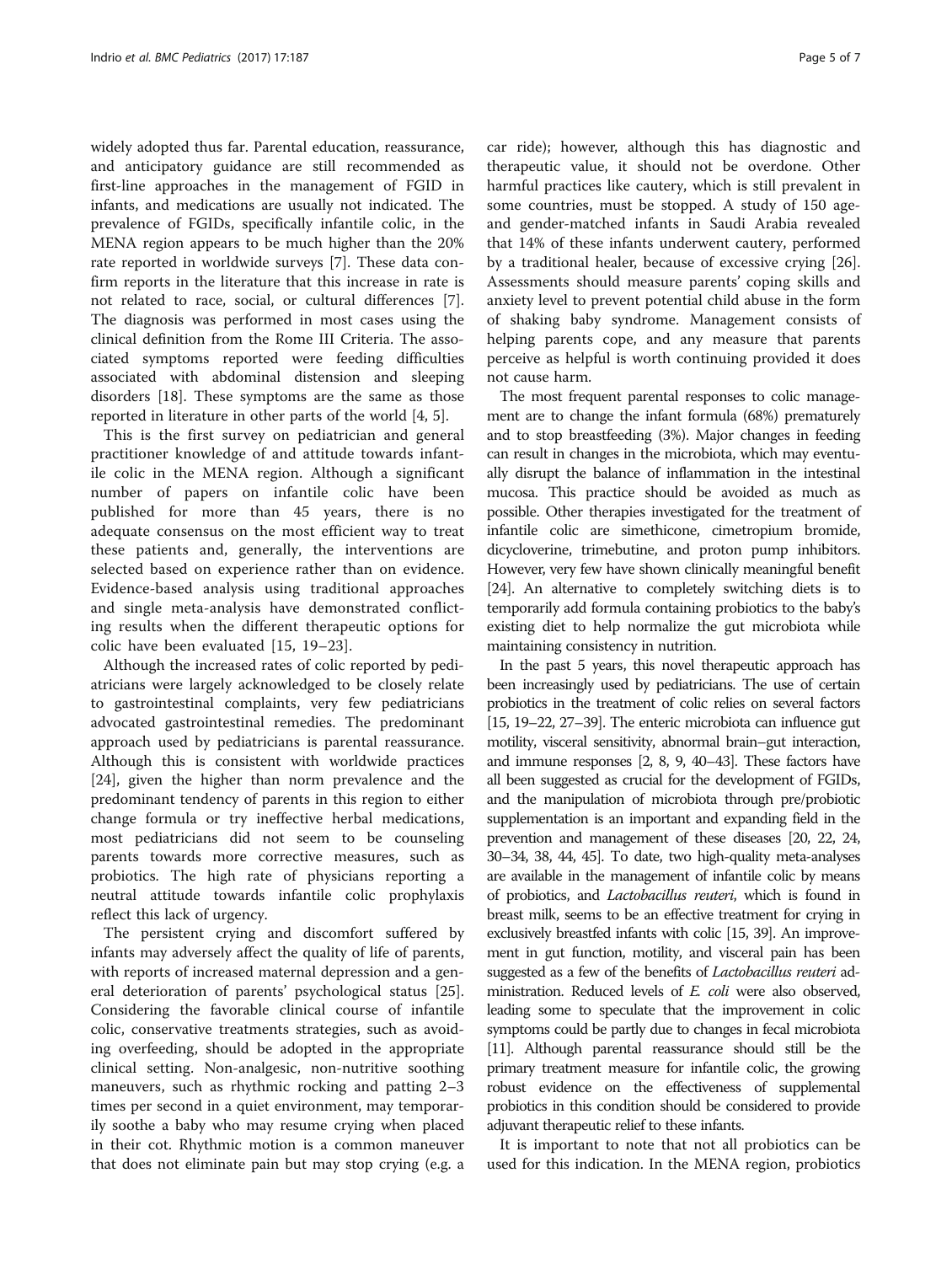<span id="page-5-0"></span>are only used for the treatment of infantile colic in 4.5% of cases. This is possibly because 50% of doctors were unsure what preventative methods to recommend.

Recently, Indrio et al. demonstrated that preventive intervention in infants not only reduces the probability of colic episodes, but also reduces the number of pediatric visits or visits to the emergency department due to digestive symptoms, the parent's absenteeism, and the use of non-approved intervention such as simethicone or herbal products [[34, 38](#page-6-0)]. Subsequently, the cost to the family and community in the treatment of colicky infants was also impacted, with a mean saving of \$118.71 for the family and \$140.30 for the community per patient [[34\]](#page-6-0). These savings may not occur with simethicone because studies have demonstrated simethicone's relatively poorer efficacy in treating colic in infants compared with probiotics [[46](#page-6-0), [47](#page-6-0)].

#### Limitations

By its nature, the survey method and the convenience sampling method is limited by its non-random method of participant selection. The survey only collected information on healthcare practitioners' self-reported management of infantile colic. No attempts were made to determine actual local clinical practice. The diverse healthcare systems in the different countries could also impact the practice patterns of physicians. For example, the access and availability to certain therapies could shape treatment optimization strategies.

# Conclusion

The higher prevalence rates of infant colic reported by physicians in the MENA region compared with those reported worldwide is indicative of the urgent need for more active preventative measures than those currently advocated by international guidelines. The traditional approach of parental reassurance does not adequately assuage the worries of the parents, which could lead to the use of alternative erroneous approaches suggested by family, friends, or the internet. Some of these options have not been vetted by scientifically sound studies and may be harmful (e.g. cautery to the abdomen). Thus far, the new strong body of evidence supporting the efficacy of probiotics in the prophylaxis of infantile colic has not been incorporated in the guidelines and should be taken into consideration when counseling parents. In light of this recent evidence, preventive treatment, such as the use of probiotic Lactobacillus reuteri, seems to be promising and may have an individual and societal cost benefit. Combining probiotic use with parental reassurance may therefore be advisable pending larger scale confirmatory studies of the positive benefits of L. reuteri on the prevention and treatment of colic [\[8, 20, 27, 34](#page-6-0), [35, 38](#page-6-0), [42](#page-6-0), [43](#page-6-0)].

### Additional file

[Additional file 1:](dx.doi.org/10.1186/s12887-017-0939-0) Appendix. Allied Against Infantile Functional GI Disorders (ACT) Infantile Colic Survey. (DOCX 19 kb)

#### Abbreviations

CI: Confidence interval; FGID: Functional gastrointestinal disorder; MENA: Middle East and North Africa; UAE: United Arab Emirates

#### Acknowledgments

We acknowledge Marcus Corander, PhD, and Aarati Rai, PhD, MBA, OPEN Health Dubai, for providing medical writing support for this manuscript.

#### Funding

This study was funded by Nestle.

#### Availability of data and materials

The datasets during and/or analyzed during the current study available from the corresponding author on reasonable request.

#### Authors' contributions

FI and MM conceived and led the design of the study, analyses, and drafting of the article. FI, MM, FAA, JH, BK, KK, NM, AR, SA, MS, GM, and ST developed and validated the survey questionnaire. MM, FAA, JH, BK, KK, NM, AR, SA, MS, and GM distributed the survey and collected survey responses. FI wrote the first draft of the paper. FAA, JH, BK, KK, NM, AR, SA, MS, GM, and ST contributed to the discussion of the results, revisions, and approval of the manuscript. ST conducted the extraction of data and data analysis. All authors read and approved the final manuscript.

#### Ethics approval and consent to participate

IRB and Ethics approval was obtained from the Institute of Postgraduate Childhood Studies, Ain Shams University, Cairo, Egypt. Written informed consent was received prior to study initiation. Completion of the questionnaire constituted tacit consent of participation from the survey respondents.

#### Consent for publication

Not applicable.

#### Competing interests

The authors declare that they have no competing interests.

#### Publisher's Note

Springer Nature remains neutral with regard to jurisdictional claims in published maps and institutional affiliations.

#### Author details

<sup>1</sup>Department of Pediatric University of Bari Ospedale Pediatrico Giovanni XXIII Hospital, Via Amendola 270, 70126 Bari, Italy. <sup>2</sup> Hepatology & Nutrition Division, Pediatric Gastroenterology, Sheikh Khalifa Medical City, Abu Dhabi, United Arab Emirates. <sup>3</sup>King Fahad Medical City, Riyadh, Kingdom of Saudi Arabia. <sup>4</sup> Department of Pediatrics, Saint George University Hospital, Balamand University, Beirut, Lebanon. <sup>5</sup>Department of Pediatrics, Bab El Oued Hospital Algiers, Algeria. <sup>6</sup>Department of Pediatric Gastroenterology, Hepatology and Nutrition, Mofid Children Hospital, Shahid Beheshti University of Medical Sciences, Tehran, Iran. <sup>7</sup>Gastroenterology Nutrition Department, Children Hospital Ibn Sina, University Mohammed V Faculty of Medicine, Rabat, Morocco. <sup>8</sup>Tawam Hospital, Al Ain, United Arab Emirates. <sup>9</sup>Royale Hayat Hospital, Kuwait City, Kuwait. <sup>10</sup>Nestlé Nutrition, Dubai, United Arab Emirates.<br><sup>11</sup>Department of Child Health and Nutrition, Institute of Postgraduate Childhood Studies, Ain Shams University, Cairo, Egypt.

#### Received: 28 July 2016 Accepted: 12 October 2017 Published online: 23 October 2017

#### References

1. Drossman D, Dumitrascu D. Rome III: new standard for functional gastrointestinal disorders. J Gastrointestin Liver Dis. 2006;15(3):237–41.